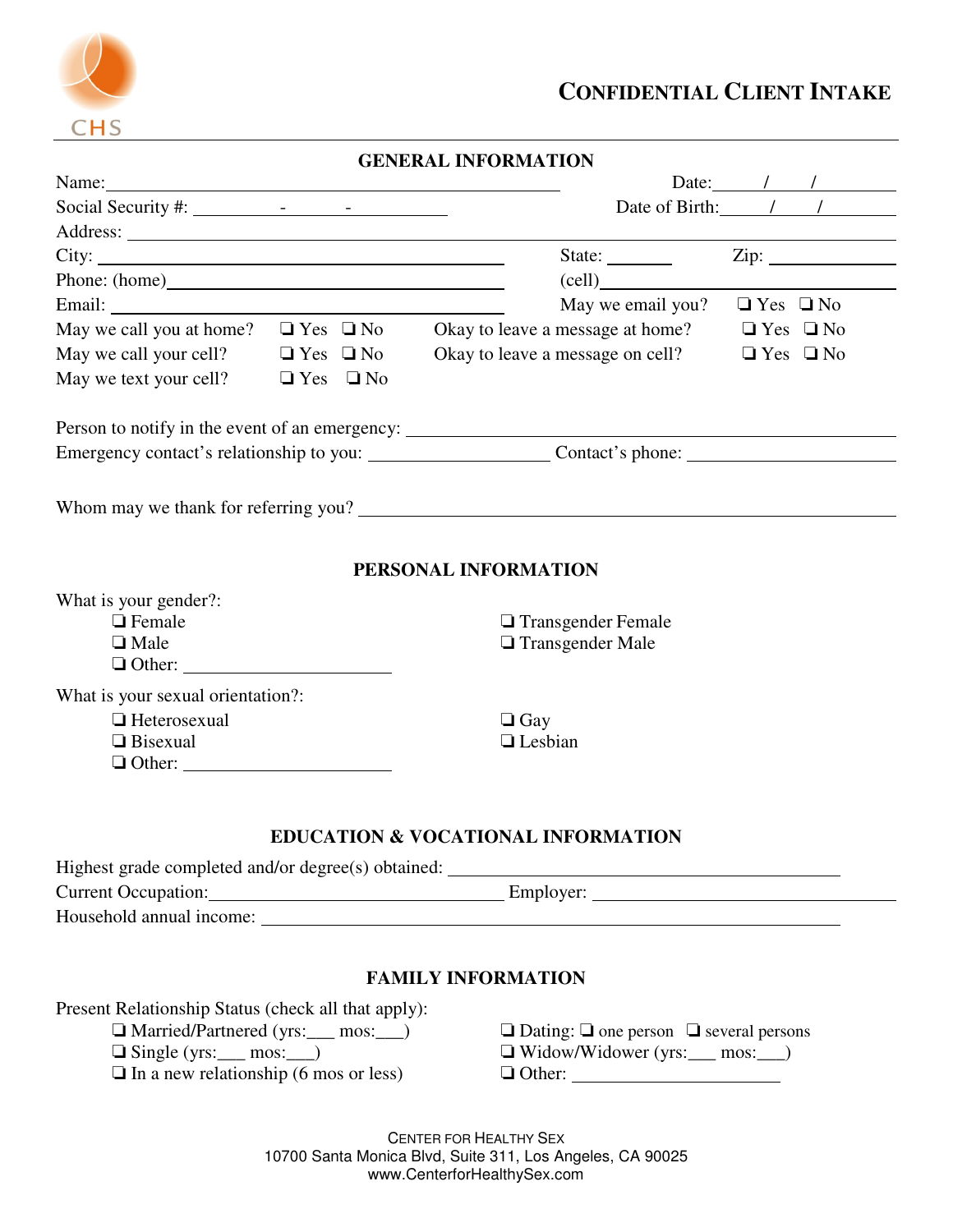If married, partnered or in a primary relationship, do you live with your significant other? ❏ Yes ❏ No Others living in your household:

| Name | Relationship | Age |
|------|--------------|-----|
|      |              |     |
|      |              |     |
|      |              |     |
|      |              |     |

# **MEDICAL INFORMATION**

| Medical Doctor: 2000 and 2000 and 2000 and 2000 and 2000 and 2000 and 2000 and 2000 and 2000 and 200                                                                                                                           | Phone: $\frac{1}{\sqrt{1-\frac{1}{2}} \cdot \frac{1}{2}}$ |  |  |  |  |
|--------------------------------------------------------------------------------------------------------------------------------------------------------------------------------------------------------------------------------|-----------------------------------------------------------|--|--|--|--|
| Date of last physical exam (approx) $\frac{1}{1}$                                                                                                                                                                              |                                                           |  |  |  |  |
| How would you rate your physical health? $\Box$ Excellent $\Box$ Good $\Box$ Fair $\Box$ Poor                                                                                                                                  |                                                           |  |  |  |  |
| Psychiatrist: New York Changes and Security and Security and Security and Security and Security and Security and Security and Security and Security and Security and Security and Security and Security and Security and Secur |                                                           |  |  |  |  |
| Other Specialist: Phone: Phone: Phone: Phone: Phone: Phone: Phone: Phone: Phone: Phone: Phone: Phone: Phone: Phone: Phone: Phone: Phone: Phone: Phone: Phone: Phone: Phone: Phone: Phone: Phone: Phone: Phone: Phone: Phone: P |                                                           |  |  |  |  |
| List any medications you are currently taking (including non-prescription or herbal remedies):                                                                                                                                 |                                                           |  |  |  |  |
|                                                                                                                                                                                                                                |                                                           |  |  |  |  |
| Describe any current physical problems or concerns that you have:                                                                                                                                                              |                                                           |  |  |  |  |
| List any history of significant physical problems (e.g. broken bones, head injury, surgery):                                                                                                                                   |                                                           |  |  |  |  |
| List any current or past legal issues:                                                                                                                                                                                         |                                                           |  |  |  |  |
|                                                                                                                                                                                                                                |                                                           |  |  |  |  |
|                                                                                                                                                                                                                                |                                                           |  |  |  |  |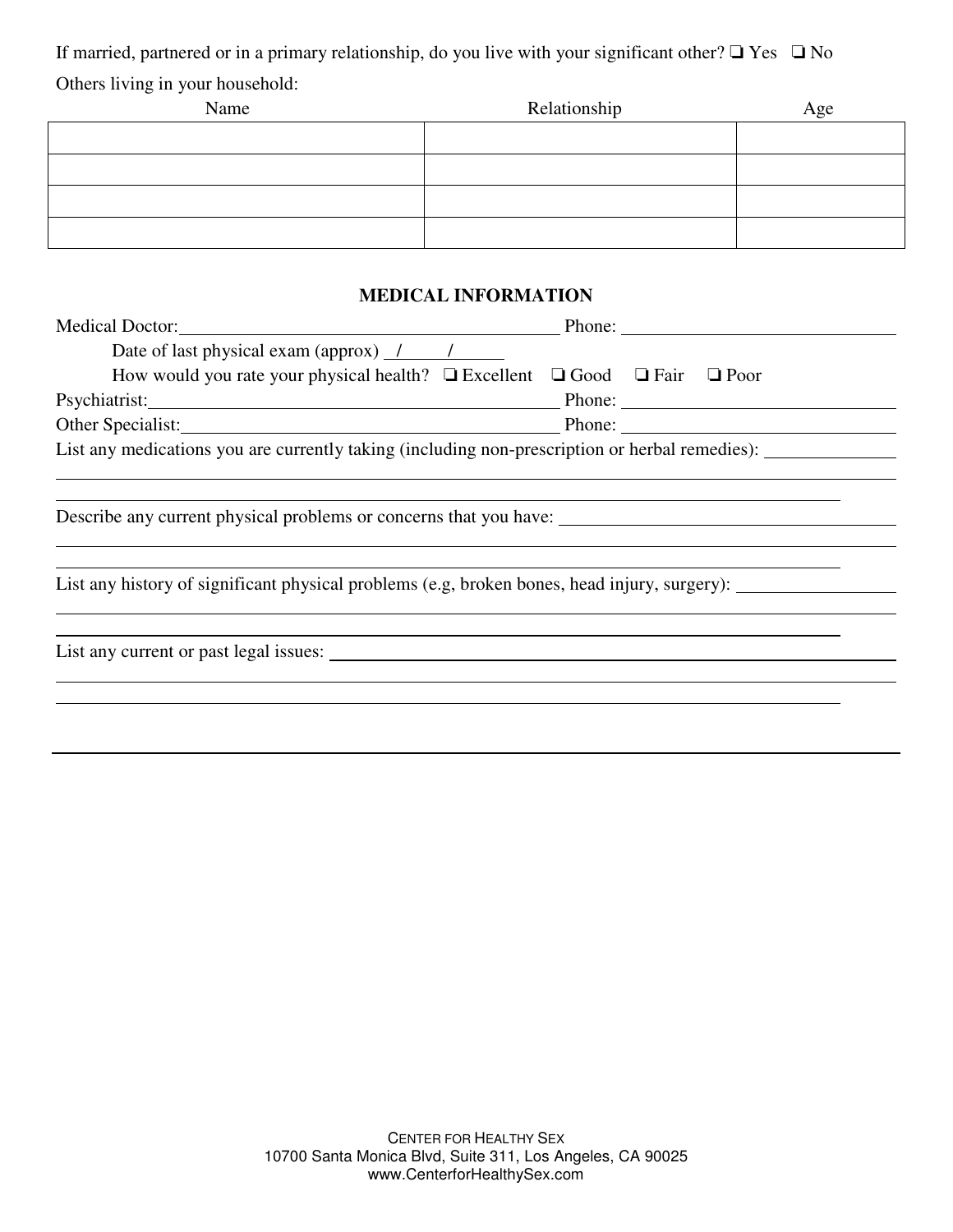# **CONSENT FOR TREATMENT AND OFFICE POLICY**

This consent is to certify that you (client) give permission to the clinical staff at the Center for Healthy Sex to provide psychotherapy treatment. This includes but is not limited to all clinical and administrative staff members of the Center for Healthy Sex. You have a right to terminate the therapeutic relationship at any time without fault.

#### **CHS ORGANIZATION**

The clinical staff at CHS work as a treatment team and consult together regarding cases and you authorize the exchange of information between clinicians in order to provide the most effective treatment.

#### **CONFIDENTIALITY**

Under most circumstances, all communication between you and your therapist is confidential, unless permission is given by you to convey information to a third party outside of CHS. There are certain exceptions to this:

- o When there is a reasonable suspicion of child abuse, dependent-adult or elder abuse.
- o When a client threatens violence to an identifiable victim.

The law also allows the therapist to break confidence:

- o When a client presents a danger of violence to others.
- o When a client is likely to harm him/herself unless protective measures are taken.

Disclosure may also be required in certain legal proceedings. *If you have concerns about the content of our sessions and any legal proceedings in which you are involved or expect to be involved (e.g., child custody cases), please let your therapist know.* 

As of January 1, 2015, the Child Abuse and Neglect Reporting Act has been updated in the State of California. As such, please note that Marriage and Family Therapists, Marriage and Family Therapist Interns, Psychologists, Psychological Assistants, Licensed Clinical Social Workers, and Associate Clinical Social Workers practicing in the State of California in addition to the other mandated reporting responsibilities as outlined in the section above, are now mandated reporters of therapy clients *who knowingly download, stream, or access through any electronic or digital media, a film, photograph, videotape, video recording, negative, or slide in which a child is engaged in an act of obscene sexual conduct.* 

# *This includes any child pornography, child sexual abuse, child sexual exploitation, or any visual depiction of sexually explicit conduct involving a minor. A child or minor includes all persons under the age of 18 years of age.*

If you have been or are currently viewing or exchanging internet child pornography, or any other form of child pornography that falls into this category, please be advised that should you choose to disclose this during an individual, group, family or couple therapy session in the office with any clinicians employed at Center for Healthy Sex (CHS), or should you disclose this information via an assessment tool that is administered as part of your treatment, such as the SDI [Sexual Dependency Inventory], or via other assessment tools that are administered by any clinician with CHS, such as the SAST [Sex Addiction Assessment Tool], or should you disclose this via email, text, Skype session, phone, mail or any other means out of session, it is important for you to understand that all clinicians at CHS are now mandated by law to report this and to include with the report a client's name, phone number and identifying information.

Also, if you choose to disclose to a clinician at CHS [via individual therapy, group therapy, family therapy, couple therapy, or via an out of session communication including but not limited to email, text, Skype, letter or phone call] that your spouse, partner, family member or friend has viewed or downloaded child pornography, or acted out sexually with a minor [any person under the age of 18], please understand that due to changes in California State Law, as outlined above, Marriage and Family Therapists, Marriage and Family Therapist Interns, Psychologists, Psychological Assistants, Licensed Clinical Social Workers, and Associate Clinical Social Workers are mandated reporters and must report this information to the appropriate authorities.

Please sign and date here that you understand the above stated law and mandated reporting responsibilities as they relate to child pornography:

Signature Date Date  $\Box$ 

CENTER FOR HEALTHY SEX 10700 Santa Monica Blvd, Suite 311, Los Angeles, CA 90025 www.CenterforHealthySex.com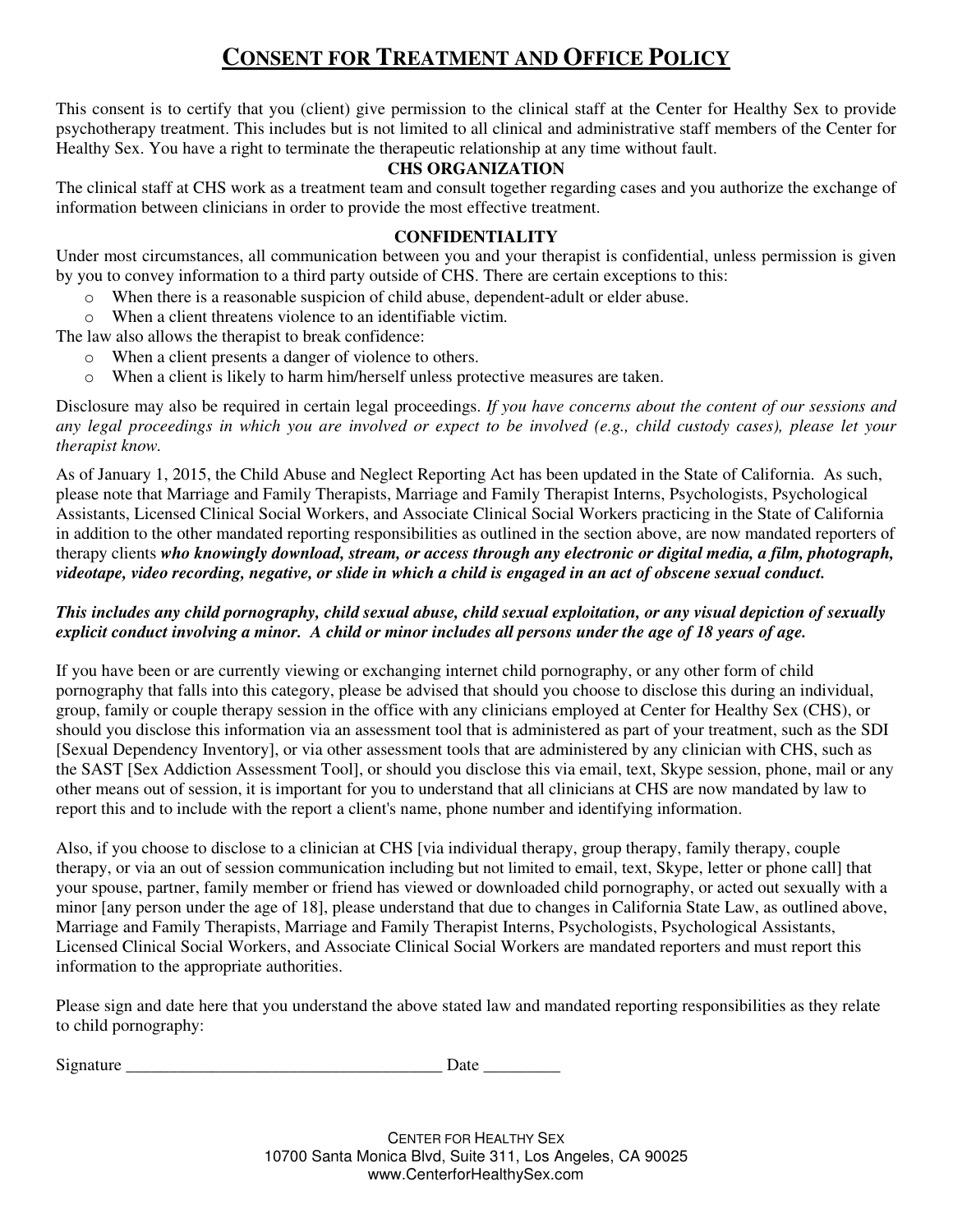#### **CONTACTING THERAPISTS**

You may email your therapist at any time. Please be aware that therapists may not retrieve messages until their regular office hours. **If you have a life-threatening emergency, dial 911.**

It is impossible to guarantee the confidentiality of email or text messaging content. By signing below, you grant CHS permission to email and text you. You acknowledge the risks, and release CHS therapists from liability for the risk to your confidentiality. Emails and texts should be limited to administrative issues such as scheduling or billing questions. CHS and its therapists do not accept friend requests from clients on Facebook, LinkedIn or other social media websites.

#### **APPOINTMENTS**

Sessions are 50 minutes in length and begin at the scheduled appointment time. If you arrive late, your session will be shorter; if your therapist arrives late, your session will be extended to make up the time. If you must cancel a session, please let your therapist know at least 24 hours in advance. **You will be responsible for the full fee of any session cancelled with less than 24 hours notice.** Appointments must be canceled via voice mail or email. All appointments with CHS therapists are to occur at the CHS offices at 10700 Santa Monica Blvd, Suite 311, Los Angeles. For psychotherapy to be most effective, clients must not be under the influence of intoxicating substances. If your therapist feels it necessary, you may be asked to reschedule your appointment for another time; this will be considered a late cancellation.

# **FEES, BILLING & PAYMENTS**

All services are billed at the standard rate. Sliding-scale fees may be established based on ability to pay. Clients pay for services at the beginning of each session, unless other arrangements have been made. Please notify your therapist if any problems arise that affect your ability to make timely payments. All payments for services are to be made payable directly to CHS, never to the name of the individual therapist.

If document preparation is required (e.g. legal proceedings, insurance appeals), clinicians reserve the right to bill for services at 100% of full fee.

In order to prevent any misunderstandings about payment for services, please be advised of the following:

- (1) All services provided are billed directly to the client unless other arrangements have been made;
- (2) Clients are personally responsible for payment at time of service via cash, credit card, check or money order;
- (3) Statements can be provided for you to submit for insurance reimbursement;
- (4) You are responsible for submitting all claims to your insurance provider;
- (5) If payment is not received when services are rendered, payment plus a 4% fee may be applied to the credit/debit card on file if no other payment arrangements have been made.
- (6) If your credit card is invalid and you have made no other payment arrangements, your past due balance may be sent to an agency for collection.

If you commit to group therapy, the weekly fee for group sessions is due even if you do not attend.

Payment Guarantee: You are individually responsible for all incurred charges, even if you direct us to bill another person. If you direct charges to be billed to another person, you represent that you are authorized to give you such direction. If you have directed charges to be billed to another person who fails to make payment, you will promptly pay on demand.

# **REGISTERED MFT INTERNS, PSYCHOLOGICAL ASSISTANTS & ASSOCIATE CLINICAL SOCIAL WORKERS**

If your therapist is an intern, s/he is an unlicensed counselor who will be consulting regularly regarding your case with their supervisor, the licensed Marriage and Family Therapist under whose license your intern is practicing.

# **MINOR CLIENTS**

In the event that client is a minor (under age 18), signature of parent/guardian indicates permission to treat.

# **I have read, understand and agree to the information, guidelines and office policies stated above.**

Signature Date

 $\overline{a}$ 

 $\overline{a}$ 

Printed Name Date of Birth

CENTER FOR HEALTHY SEX 10700 Santa Monica Blvd, Suite 311, Los Angeles, CA 90025 www.CenterforHealthySex.com